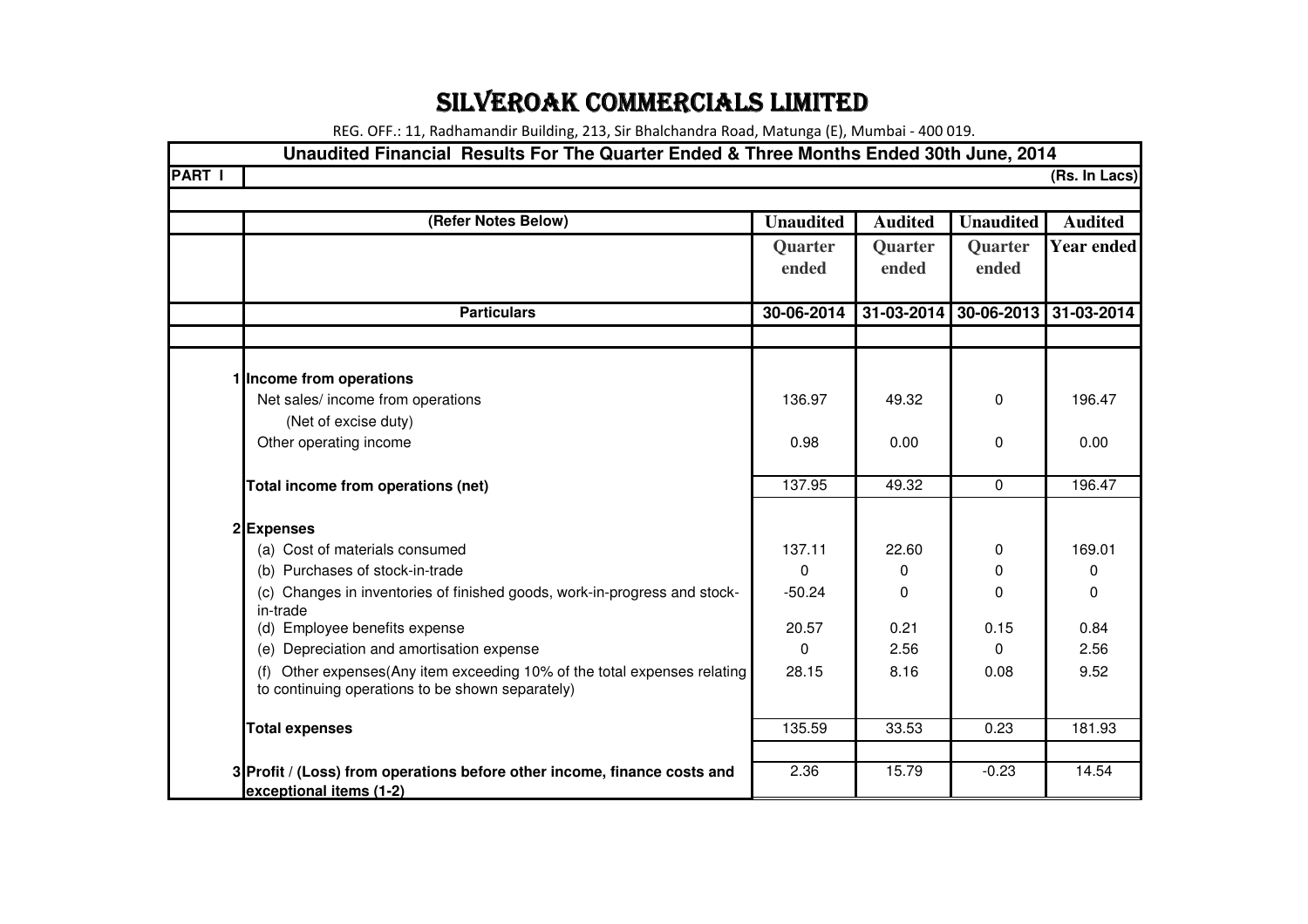| 4 Other income                                                                                                         | 0         | 0         | 0           | 0         |
|------------------------------------------------------------------------------------------------------------------------|-----------|-----------|-------------|-----------|
| 5 Profit / (Loss) from ordinary activities before finance costs and<br>exceptional items $(3 + 4)$                     | 2.36      | 15.79     | $-0.23$     | 14.54     |
| 6 Finance costs                                                                                                        | 0.62      | 0         | $\Omega$    | 3.17      |
| 7 Profit / (Loss) from ordinary activities after finance costs but before<br>exceptional items $(5 + 6)$               | 1.73      | 15.79     | $-0.23$     | 11.37     |
| 8 Exceptional items                                                                                                    | 0         | $-330$    | 0           | $-330.00$ |
| 9 Profit / (Loss) from ordinary activities before tax $(7 + 8)$                                                        | 1.73      | $-314.21$ | $-0.23$     | $-318.63$ |
| 10 Tax expense                                                                                                         | 0         | 4.13      | 0           | 4.13      |
| 11 Net Profit / (Loss) from ordinary activities after tax $(9 + 10)$                                                   | 1.73      | $-318.34$ | $-0.23$     | $-322.76$ |
| 12 Extraordinary items (net of tax expense Rs. _____ Lakhs)                                                            | 0         | 0         | $\mathbf 0$ | 0.00      |
| 13 Net Profit / (Loss) for the period (11 $\pm$ 12)                                                                    | 1.73      | $-318.34$ | $-0.23$     | $-322.76$ |
| 14 Share of profit / (loss) of associates*                                                                             | 0         | 0         | 0           | 0         |
| 15 Minority interest *                                                                                                 | 0         | 0         | 0           | $\Omega$  |
| 16 Net Profit / (Loss) after taxes, minority interest and share of profit /<br>(loss) of associates $(13 + 14 + 15)^*$ | 1.73      | $-318.34$ | $-0.23$     | $-322.76$ |
| 17 Paid-up equity share capital<br>(Face Value of the Share shall be indicated)                                        | 275       | 275       | 275         | 275       |
| 18 Reserve excluding Revaluation Reserves as per balance sheet of previous<br>accounting year                          | $-268.68$ | $-265.99$ | 51.97       | $-270.41$ |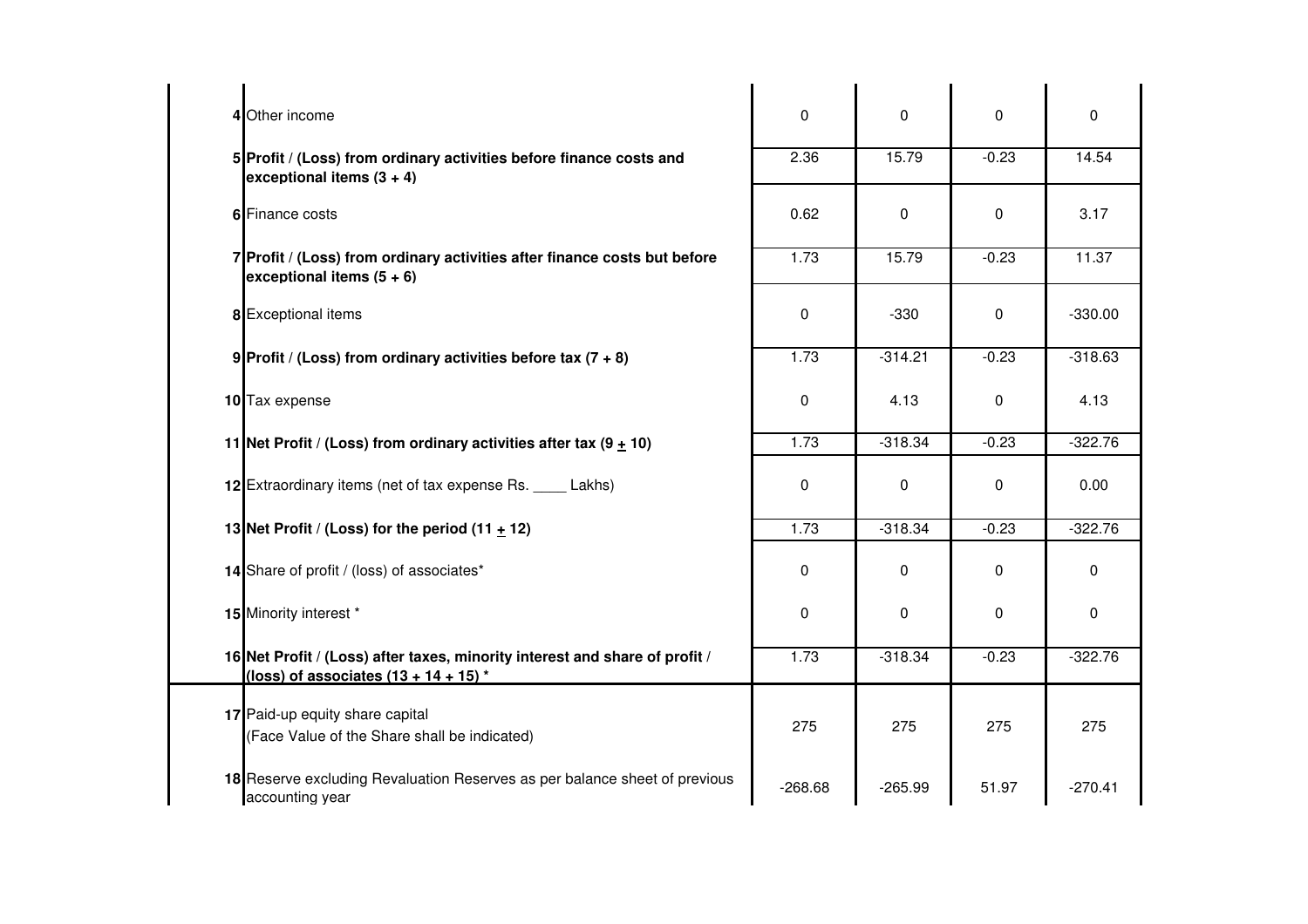| 19.i         | Earnings per share (before extraordinary items) |      |          |         |          |
|--------------|-------------------------------------------------|------|----------|---------|----------|
|              | (of Rs. /- each) (not annualised):              |      |          |         |          |
|              | (a) Basic                                       | 0.06 | $-11.58$ | $-0.01$ | $-11.74$ |
|              | (b) Diluted                                     | 0.06 | $-11.58$ | $-0.01$ | $-11.74$ |
| <b>19.ii</b> | Earnings per share (after extraordinary items)  |      |          |         |          |
|              | (of Rs. $\quad$ /- each) (not annualised):      |      |          |         |          |
|              | (a) Basic                                       | 0.06 | $-11.58$ | $-0.01$ | $-11.74$ |
|              | (b) Diluted                                     | 0.06 | $-11.58$ | $-0.01$ | $-11.74$ |

| <b>PART II</b>                                          |                                                                                                 |                  |                  |                         |                   |
|---------------------------------------------------------|-------------------------------------------------------------------------------------------------|------------------|------------------|-------------------------|-------------------|
| for the quarter and 3 months period ended on 30.06.2013 |                                                                                                 |                  |                  |                         |                   |
|                                                         | <b>Particulars</b>                                                                              | Quarter<br>ended | Quarter<br>ended | Quarter<br>ended        | <b>Year ended</b> |
|                                                         |                                                                                                 | 30-06-2014       |                  | 31-03-2014   30-06-2013 | 31-03-2014        |
| A                                                       | <b>PARTICULARS OF SHAREHOLDING</b>                                                              |                  |                  |                         |                   |
|                                                         | Public shareholding                                                                             |                  |                  |                         |                   |
|                                                         | - Number of shares                                                                              | 2335330          | 2335325          | 2330325                 | 2335325           |
|                                                         | - Percentage of shareholding                                                                    | 84.92            | 84.92            | 84.74                   | 84.92             |
|                                                         | 2 Promoters and Promoter Group Shareholding **                                                  |                  |                  |                         |                   |
|                                                         | a) Pledged / Encumbered                                                                         |                  |                  |                         |                   |
|                                                         | - Number of shares                                                                              | 0                | 0                | $\Omega$                | 0                 |
|                                                         | - Percentage of shares (as a % of the total shareholding of promoter<br>and promoter group)     | 0                | $\Omega$         | $\Omega$                | 0                 |
|                                                         | - Percentage of shares (as a % of the total share capital of the<br>company)                    | $\Omega$         | $\mathbf{0}$     | $\Omega$                | 0                 |
|                                                         | b) Non - encumbered                                                                             |                  |                  |                         |                   |
|                                                         | - Number of shares                                                                              | 414670           | 414675           | 419675                  | 414675            |
|                                                         | - Percentage of shares (as a % of the total shareholding of the<br>Promoter and Promoter group) | 100              | 100              | 100                     | 100               |
|                                                         | - Percentage of shares (as a % of the total share capital of the<br>company)                    | 15.08            | 15.08            | 15.26                   | 15.08             |
|                                                         |                                                                                                 |                  |                  |                         |                   |